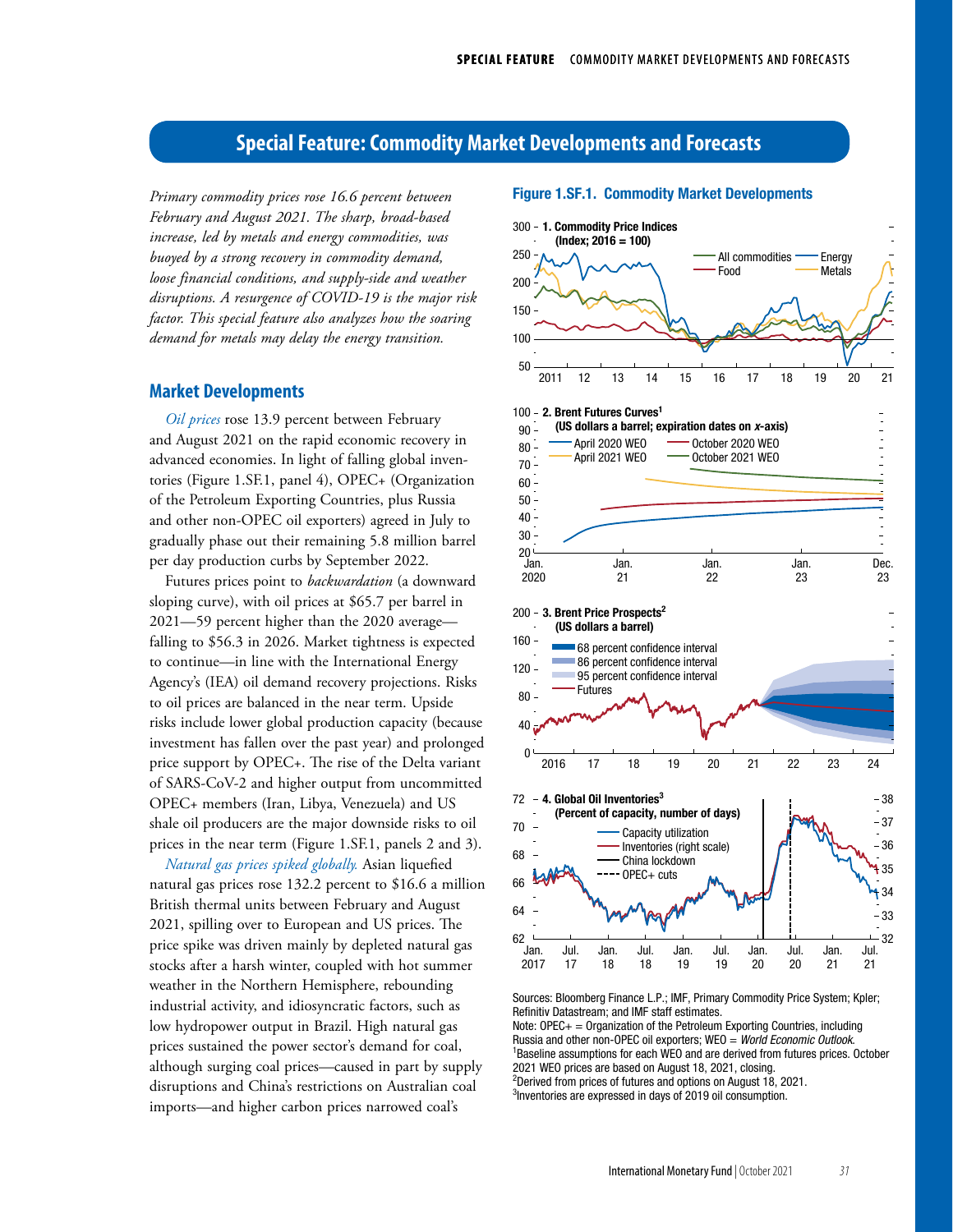



Sources: Haver Analytics; and IMF staff calculations. Note: Global food inflation represents the average level of consumer food price inflation in 91 countries.  $CPI = \text{consumer price index.}$ 

> cost advantage. Over the long term, phaseout plans and rising emission costs may negatively weigh on the demand outlook for coal, possibly benefiting natural gas demand in the coming years as the capacity for renewables ramps up.

*The IMF base metal price index rose* 9.7 percent between February and August 2021, while precious metal prices decreased by 1.8 percent. Base metals reached a 10-year high in July but have retreated somewhat since then. Prices were buoyed by the recovery in global manufacturing, improved prospects for infrastructure investment in advanced economies, and supply disruptions due to COVID-19. Expectations of higher metal demand during the energy transition supported prices for copper, cobalt, and other metals. Loose financial conditions provided additional price support.

The base metal price index in 2021 is projected to be 57.7 percent higher than the previous year average and to decrease 1.5 percent in 2022. Risks to the outlook are balanced, but the rise of the Delta variant is a major source of uncertainty as the resurgence of the virus may suppress demand for metals as well as disrupt supply. The pace of the energy transition adds uncertainty to the demand for some metals (see below). Precious metal prices are expected to rise 5.1 percent in 2021 and 0.2 percent in 2022.

*Food prices:* During the first half of 2021 prices of many staple crops surged, continuing the trend noted in the April 2021 *World Economic Outlook*. The IMF's food and beverage price index rose 11.1 percent between February and August, peaking in May 2021 at the highest price in real terms since the 2010–11 world food price crisis—led by meat (up 30.1 percent), coffee (29.1 percent), and cereals (5.4 percent).

Continued increases in international food producer prices pose upside risks to consumer food price inflation (Figure 1.SF.2), especially in emerging markets, where the pass-through from producer to consumer prices is higher than in advanced economies (26 percent versus 14 percent). The lag and magnitude of the pass-through vary according to regional factors, such as dependence of food imports and the strength of the local currency against the US dollar.

# **Clean Energy Transition and Metals: Blessing or Bottleneck?**

To limit global temperature increases from climate change to 1.5 degrees Celsius, countries and firms increasingly pledge to reduce carbon dioxide emissions to net zero by 2050. Reaching this goal requires a transformation of the energy system that could substantially raise the demand for metals. Low-greenhouse-gas technologies—including renewable energy, electric vehicles, hydrogen, and carbon capture—require more metals than their fossil-fuel-based counterparts.

If metal demand ramps up and supply is slow to react, a multiyear price rally may follow—possibly derailing or delaying the energy transition. To shed light on the issue, this Special Feature introduces "energy transition" metals, estimates price elasticity of supply, and presents price scenarios for major metals. It also provides estimates for revenues and identifies which countries may benefit.

### **Critical Metals for Green Technologies**

The metals required for clean energy transition are quite diverse (Table 1.SF.1). Some, such as copper and nickel (major *established* metals), have been traded for more than a century on metal exchanges. Others, such as lithium and cobalt (minor but *rising* metals), are thinly or not yet traded on metal exchanges but have gained popularity because they are used in energy transition technologies. In addition, the demand for some metals would increase with more certainty because they are used across a range of low-carbon technologies (copper, nickel, and manganese, for example) while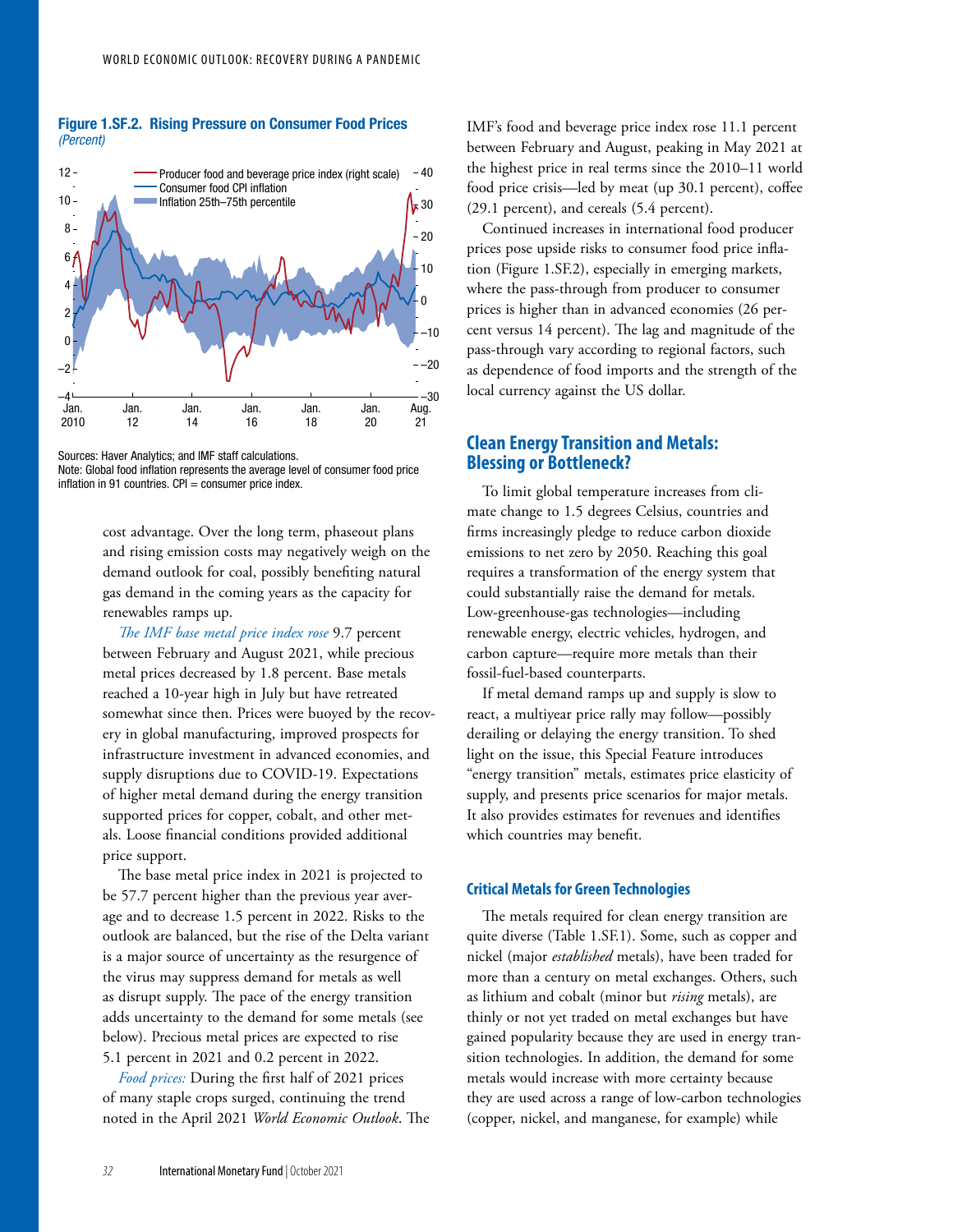| Metal         | Exchange<br><b>Traded</b> | <b>Energy Transition Usage</b> |                |                |          | Production         |
|---------------|---------------------------|--------------------------------|----------------|----------------|----------|--------------------|
|               |                           | Renewable                      | <b>Network</b> | <b>Battery</b> | Hydrogen | (2020, \$ billion) |
| Copper        | ✓                         | ✓                              | ✓              | ✓              |          | 123.0              |
| Aluminum      | ✓                         | ✓                              | ✓              | ✓              | ✓        | 107.0              |
| <b>Nickel</b> | ✓                         | ✓                              |                | ✓              | ✓        | 28.0               |
| Zinc          | ✓                         | ✓                              |                |                |          | 28.0               |
| Lead          | $\checkmark$              | ✓                              |                | ✓              | ✓        | 26.0               |
| Silver        | ✓                         |                                |                |                |          | 13.0               |
| Manganese     | No                        | $\checkmark$                   |                | ✓              | ✓        | 25.0               |
| Chromium      | Recent                    | ✓                              |                |                |          | 19.0               |
| Silicon       | No                        | ✓                              |                |                |          | 14.0               |
| Molybdenum    | Recent                    | ✓                              |                |                | ✓        | 5.0                |
| Cobalt        | Recent                    |                                |                | ✓              |          | 4.1                |
| Lithium       | Recent                    |                                |                | ✓              |          | 1.8                |
| Vanadium      | No                        |                                |                | ✓              |          | 1.3                |
| Graphite      | No                        |                                |                | ✓              |          | 1.3                |

#### Table 1.SF.1. Key Indicators for Energy Transition Metals

Sources: IEA (2021); World Bank (2020b); and IMF staff calculations.

Note: The column "Production" is the value of refined and unrefined mining production.

the use of others, such as cobalt and lithium, is limited to batteries.

The four representative metals chosen for in-depth analysis are copper, nickel, cobalt, and lithium. Copper and nickel are well-established metals. Cobalt and lithium are probably the most promising *rising* metals.

In the IEA's *Net Zero by 2050* emissions scenario, total consumption of lithium and cobalt rises by a factor of more than six, driven by clean energy demand, while copper shows a twofold and nickel a fourfold increase in total consumption (see Figure 1.SF.3).<sup>1</sup> The scenario also implies that the growth in metal demand would initially be very high between now and 2030 and slow down over time because the switch from fossil fuels to renewables requires large initial investments (Figure 1.SF.4). The increase in demand for metals is more modest in the IEA's *Stated Policies Scenario*.

### **Where Will Energy Transition Metals Be Produced? Who Will Benefit?**

The supply of metals is quite concentrated, implying that a few top producers may stand to benefit. In most cases, countries that have the largest production have the highest level of reserves and, thus, are likely prospective producers. The Democratic Republic of the Congo, for example, accounts for about 70 percent of global cobalt output and 50 percent of reserves (Figure 1.SF.5).

<sup>1</sup>The IEA's *Net Zero by 2050* scenario assumes that policies and behavioral changes bring carbon emissions to net zero by 2050. The IEA's *Stated Policies Scenario* assumes a more gradual energy transition, resulting in insufficient action on climate change (IEA 2021).

Other countries that stand out in production and reserves include Australia (for lithium, cobalt, and nickel); Chile (for copper and lithium); and, to lesser extent, Peru, Russia, Indonesia, and South Africa.

The economic benefits of higher prices for metal exporters could be substantial. Econometric analysis identifies the impact of price shocks, exploiting the different responses of GDP and government balances

### Figure 1.SF.3. Demand for Critical Energy Transition Metals May Increase Sharply in the Next Two Decades *(Ratios, 2030s average consumption relative to 2010s average)*



Sources: International Energy Agency (IEA); Schwerhoff and Stuermer (2020); and IMF staff estimates.

Note: The bars represent decade ratios: consumption of each metal in the 2030s divided by consumption in the 2010s, under the IEA's *Net Zero by 2050* emissions scenario. See Online Annex 1.SF.1 for the selection of metals and abbreviations.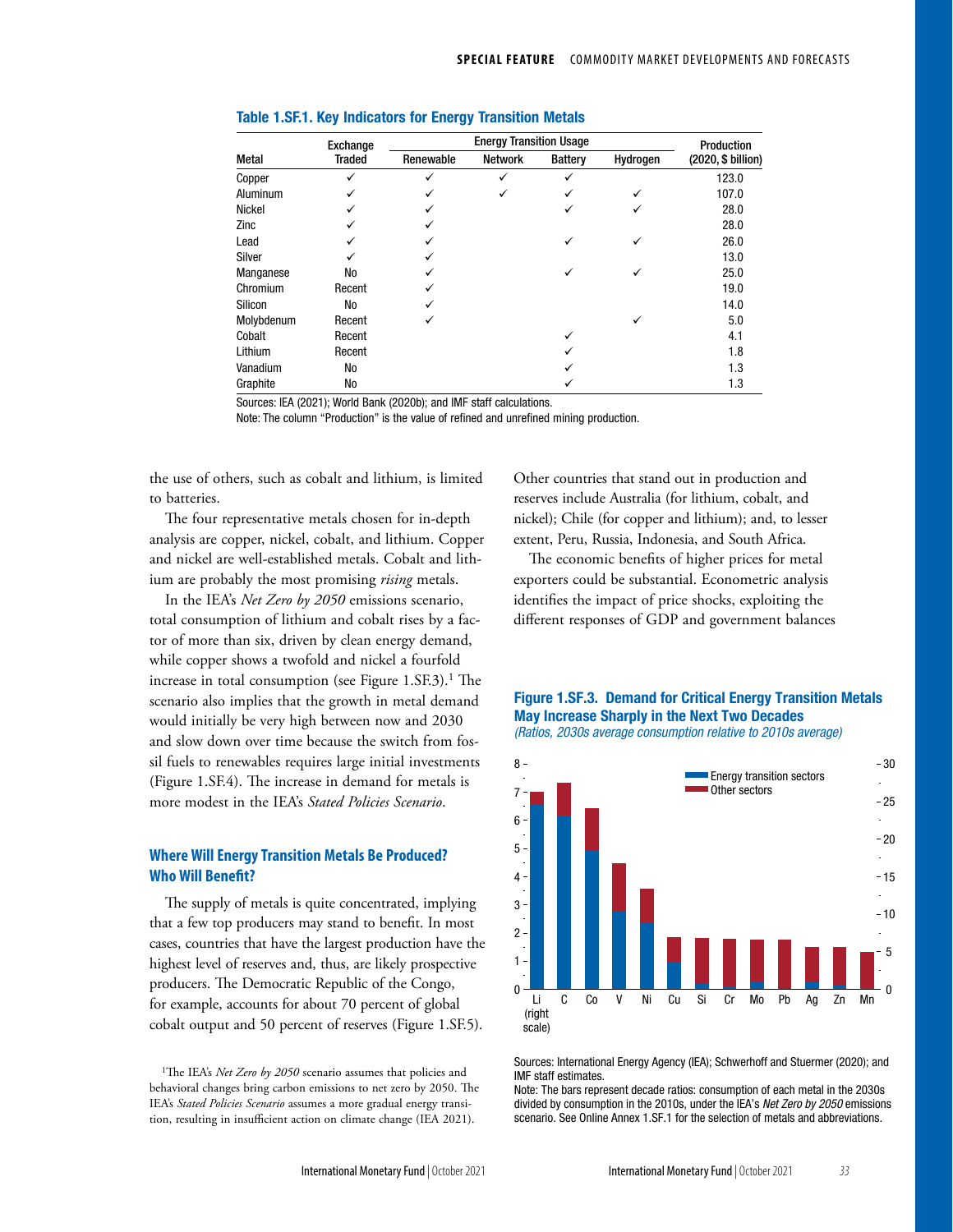# Figure 1.SF.4. Historical Metal Production and IEA Energy Transition Scenarios

*(Million metric ton)*



Sources: International Energy Agency (IEA); Schwerhoff and Stuermer (2020); US Geological Survey; and IMF staff calculations. Note: Copper and nickel refer to refined production, while cobalt and lithium refer

to mine production.

between the 15 largest metal exporters and importers. A 15 percent persistent increase in the IMF metal price index adds an extra 1 percentage point of real GDP growth (fiscal balance) for metal exporters compared with metal importers (Figure 1.SF.6).

# **Metal Prices and Supply Elasticities in a** *Net Zero by 2050* **Scenario2**

Supply elasticities summarize how fast firms raise output in reaction to a price increase. In the short term, supply grows thanks to more recycling and higher utilization rates of mining capacity. In the long term, firms build new mines, innovate in extraction

2The econometric analysis of this section and subsequent sections is based on Boer, Pescatori, and Stuermer (forthcoming).

### Figure 1.SF.5. Top Three Countries, by Share of Global Production and Reserves for Selected Metals *(Percentage points)*



Sources: United States Geological Survey; and IMF staff calculations. Note: Data labels use International Organization for Standardization (ISO) country codes.  $Pr = Production: R = Reserves.$ 

### Figure 1.SF.6. Impact of Metal Price Shocks on Exporters *(Basis points)*



Source: IMF staff calculations.

Note: The figure shows panel vector autoregression generalized impulse responses following Pesaran and Shin (1998) for the differences in GDP growth and the general government-balance-to-GDP ratio of the 15 largest metals exporters relative to the 15 largest importers for a 1-standard-deviation shock to metal prices (about 15 percent).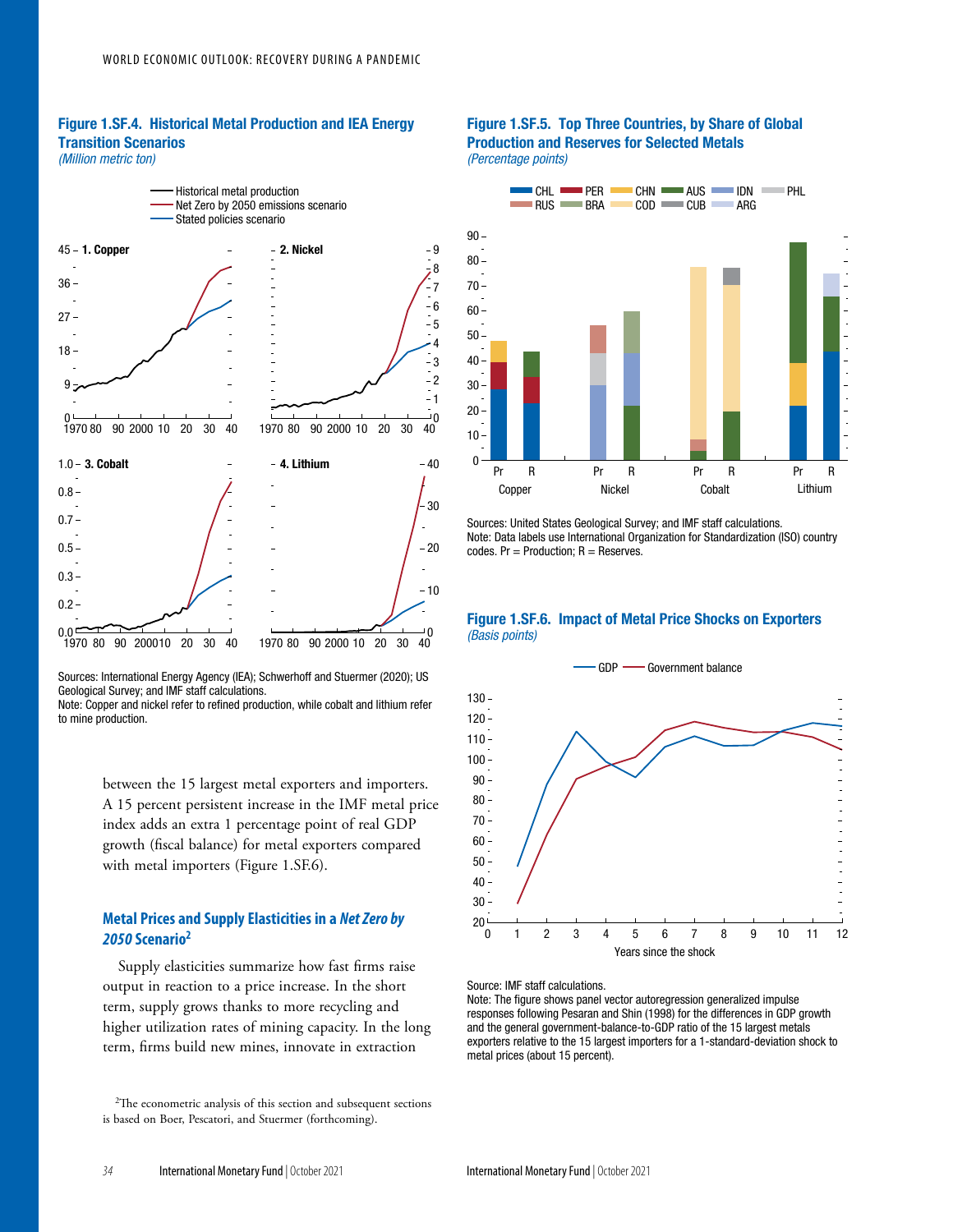

Figure 1.SF.7. Supply Elasticities for Selected Metals

Sources: Schwerhoff and Stuermer 2020; and IMF staff calculations. Note: Supply elasticities are the ratio of the change in price and output from horizon 0 to 20 years, derived from metal-specific demand shocks. Lower and upper bounds are the 16th and 84th percentiles, respectively. See Online Annex 1.SF.1 for methodology.

technologies, and conduct exploration.3 To estimate the elasticity at different horizons, data are used for global economic activity, output, and real prices from 1879 to 2020, where available.

Results show that supply is quite inelastic over the short term but more elastic over the long term (Figure 1.SF.7). A demand-induced positive price shock of 10 percent increases the same-year output of copper by 3.5 percent, nickel 7.1 percent, cobalt 3.2 percent, and lithium 16.9 percent. After 20 years, the same price shock raises the output of copper by 7.5 percent, nickel 13.0 percent, cobalt 8.6 percent, and lithium 25.5 percent.

The elasticities correspond to the four metals' different production methods. Copper, nickel, and cobalt are extracted in mines, which often require capital-intensive investment and take as long as 19 years to construct. In contrast, lithium is often extracted from mineral springs and brine as salty water is pumped from the earth. As such, lead times to open new production facilities—up to seven years—are shorter. Innovation in extraction technology, market concentration, and regulations also influence supply elasticities.

<sup>3</sup>Geological reserves are not fixed but dynamic. Firms can increase their reserves by investing in exploration and extraction technologies. The amount of metals in the Earth's crust is quite abundant compared to human extraction in any time frame relevant for economic considerations (see Schwerhoff and Stuermer 2020).

#### **Metal Price Scenarios**

Based on historical data and the estimated supply elasticities, the algorithm by Antolin-Diaz, Petrella, and Rubio-Ramirez (2021) pins down a series of exogenouslyand demand-driven price shocks that incentivize the production path needed for the energy transition in the IEA scenarios (see Online Annex 1.SF.1, available at www. imf.org/en/Publications/WEO). A price path implied by these shocks is then derived. Compared with conditional forecasts, this methodology can distinguish between demand and supply shocks driving the price.

Results show that prices would reach historical peaks for an unprecedented, sustained period under the *Net Zero by 2050* emissions scenario. The prices of cobalt, lithium, and nickel would rise several hundred percent from 2020 levels and could delay the energy transition (Figure 1.SF.8). In contrast, copper is less in danger of a bottleneck as it faces

### Figure 1.SF.8. Price Scenarios for the IEA's *Stated Policies Scenario* and the *Net Zero by 2050* Emissions Scenario *(Thousands of 2020 US dollars a metric ton)*

- Historical data - Stated policies scenario (2021–40) Net zero by 2050 emissions scenario (2021–40)



Sources: International Energy Agency (IEA); Schwerhoff and Stuermer (2020); US Bureau of Labor Statistics; US Geological Survey; and IMF staff calculations. Note: Prices are adjusted for inflation using the US consumer price inflation index. The scenarios are based on a metal-specific demand shock. See Online Annex 1.SF.1 for the data descriptions and methodology.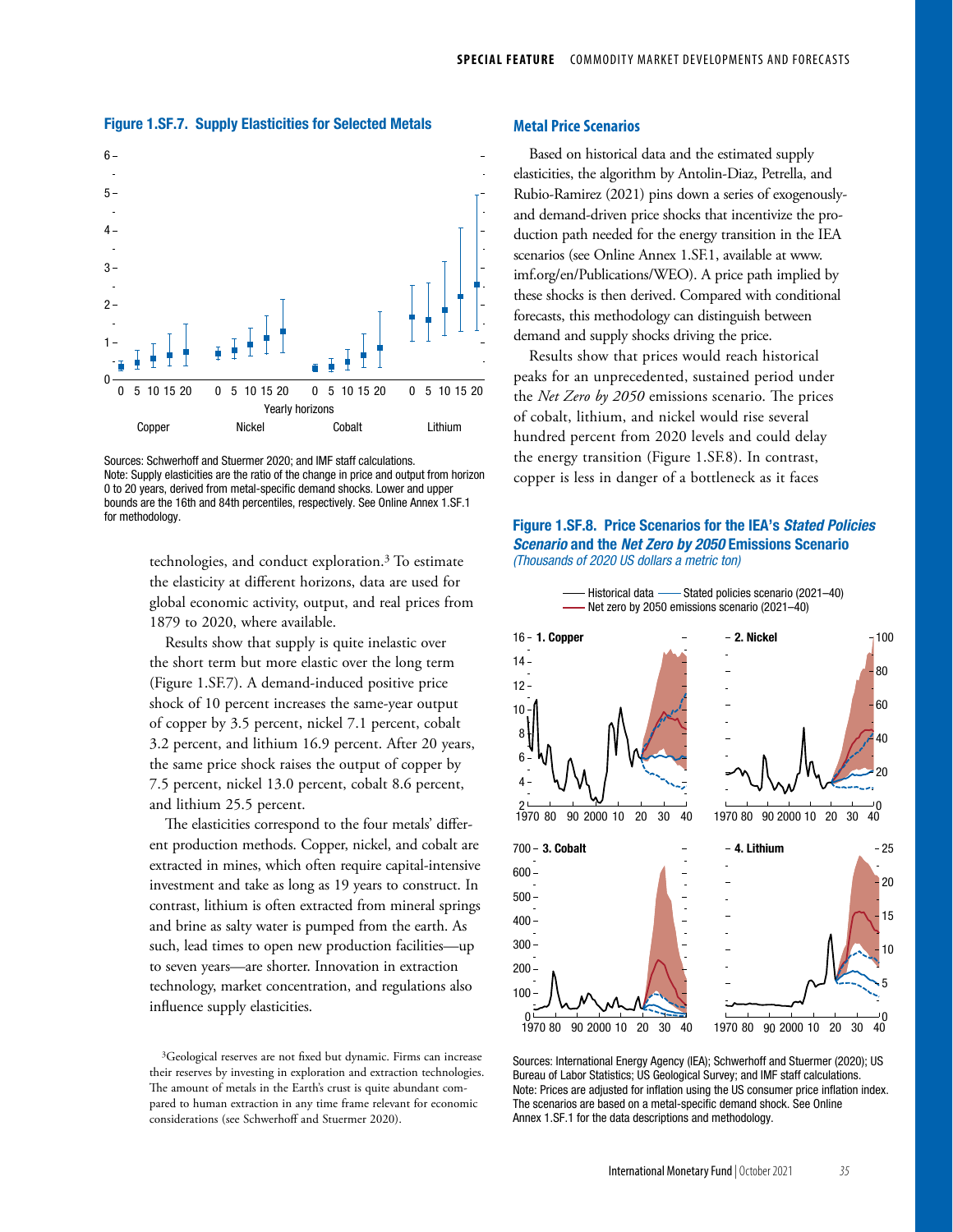less steep demand increases. Estimated prices reach a peak, roughly such as the one in 2011, although for a longer period. Prices for all four metals would broadly stay in the current range in the *Stated Policies Scenario*. Results are subject to high uncertainty, reflected in the large bounds.

Prices peak mostly around 2030 for two reasons: first, the steep rises in demand are frontloaded in the *Net Zero by 2050* emissions scenario. Unlike fossil-fuel-based energy production, renewable energy production uses metals up front; for example, to build wind turbines or batteries. Second, the price boom induces a supply reaction, reducing market tightness after 2030.

### **Revenue and Policy Implications**

In the *Net Zero by 2050* emissions scenario, the demand boom would lead to a sixfold increase in the value of metal production—totaling \$12.9 trillion over the next two decades for the four energy transition metals alone, providing significant windfalls to producers. This would rival the potential value of global oil production in that scenario (see Table 1.SF.2).

High uncertainty surrounds the demand scenarios. First, technological change is hard to predict. Second, the speed and direction of the energy transition depend on policy decisions.

High policy uncertainty, in turn, may hinder mining investment and increase the chances that high metal prices will derail or delay the energy transition.

### Table 1.SF.2. Estimated Cumulated Real Revenue for the Global Production of Selected Energy Transition Metals: 2021–40

*(Billions of 2020 US dollars)*

|                        | <b>Historical</b><br>(1999 to 2018) | <b>Stated Policies</b><br>Scenario | Net Zero<br>Scenario |
|------------------------|-------------------------------------|------------------------------------|----------------------|
| <b>Selected Metals</b> | 3.043                               | 4,974                              | 13,007               |
| Copper                 | 2,382                               | 3,456                              | 6,135                |
| Nickel                 | 563                                 | 1,225                              | 4,147                |
| Cobalt                 | 80                                  | 152                                | 1,556                |
| Lithium                | 18                                  | 141                                | 1,170                |
| <b>Fossil Fuels</b>    | 70,090                              | .                                  | 19,101               |
| Oil                    | 41,819                              | .                                  | 12,906               |
| Natural Gas            | 17,587                              | .                                  | 3,297                |
| Coal                   | 10,684                              | .                                  | 2,898                |

Sources: International Energy Agency; and IMF staff calculations. Note: For 2021–40, prices of \$30 a barrel for oil, \$1.50 a million British thermal unit for natural gas, and \$40 a metric ton for coal are assumed.

A credible, globally coordinated climate policy; high environmental, social, labor, and governance standards; and reduced trade barriers and export restrictions would allow markets to operate efficiently, directing investment to sufficiently expand metal supply thus avoiding unnecessarily increasing the cost of low-carbon technologies and supporting the clean energy transition.

Finally, a new international institution focused on metals—analogous to the IEA for energy and the Food and Agricultural Organization for agricultural goods—could play a pivotal role in data dissemination and analysis, industry standards, and international cooperation.